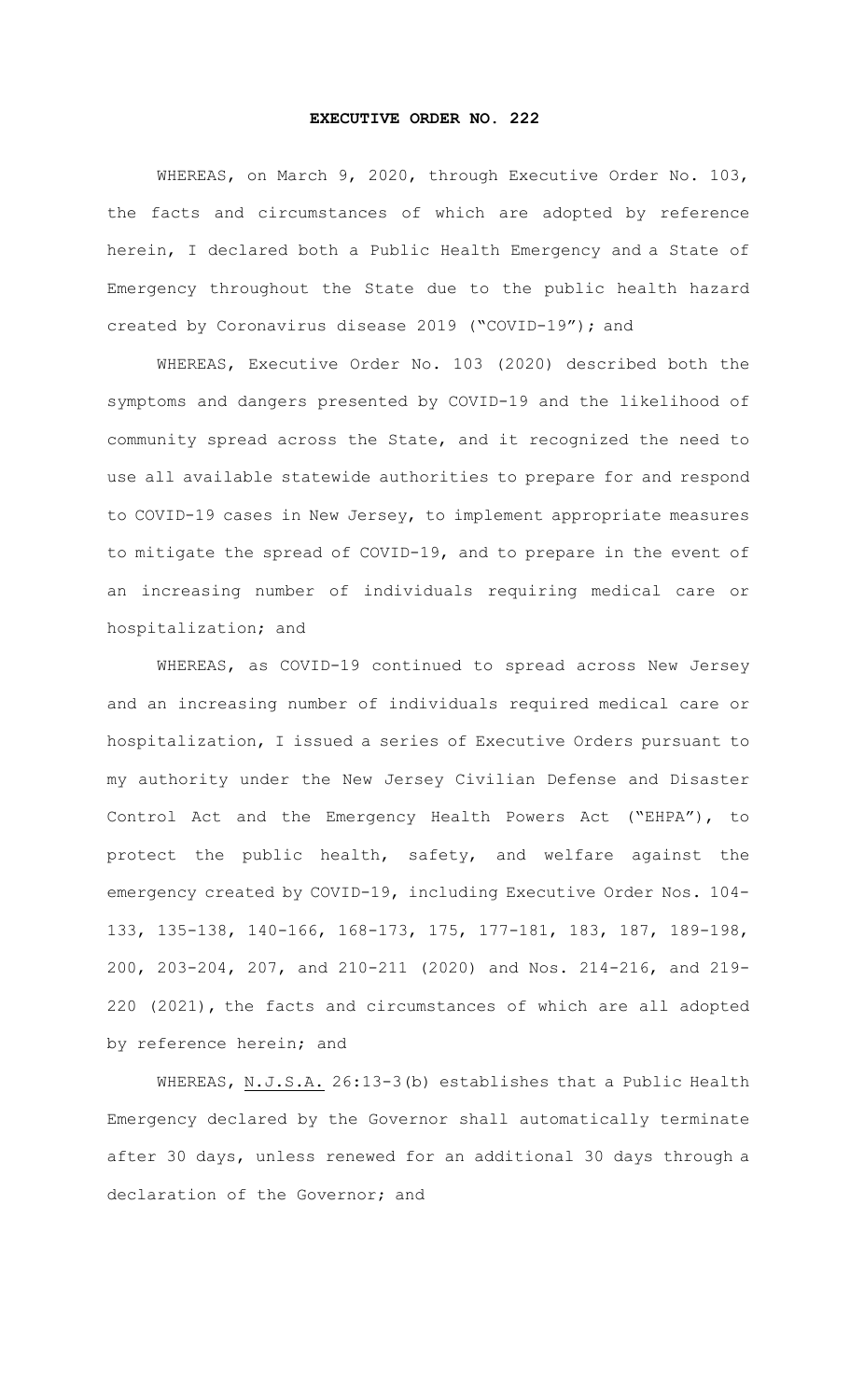WHEREAS, on May 6, 2020, I issued Executive Order No. 138, which declared that the Public Health Emergency declared in Executive Order No. 103 (2020) continues to exist; and

WHEREAS, on June 4, 2020, I issued Executive Order No. 151, which declared that the Public Health Emergency declared in Executive Order No. 103 (2020) continues to exist; and

WHEREAS, on July 2, 2020, I issued Executive Order No. 162, which declared that the Public Health Emergency declared in Executive Order No. 103 (2020) continues to exist; and

WHEREAS, on August 1, 2020, I issued Executive Order No. 171, which declared that the Public Health Emergency declared in Executive Order No. 103 (2020) continues to exist; and

WHEREAS, on August 27, 2020, I issued Executive Order No. 181, which declared that the Public Health Emergency declared in Executive Order No. 103 (2020) continues to exist; and

WHEREAS, on September 25, 2020, I issued Executive Order No. 186, which declared that the Public Health Emergency declared in Executive Order No. 103 (2020) continues to exist; and

WHEREAS, on October 24, 2020, I issued Executive Order No. 191, which declared that the Public Health Emergency declared in Executive Order No. 103 (2020) continues to exist; and

WHEREAS, on November 22, 2020, I issued Executive Order No. 200, which declared that the Public Health Emergency declared in Executive Order No. 103 (2020) continues to exist; and

WHEREAS, on December 21, 2020, I issued Executive Order No. 210, which declared that the Public Health Emergency declared in Executive Order No. 103 (2020) continues to exist; and

WHEREAS, on January 19, 2021, I issued Executive Order No. 215, which declared that the Public Health Emergency declared in Executive Order No. 103 (2020) continues to exist; and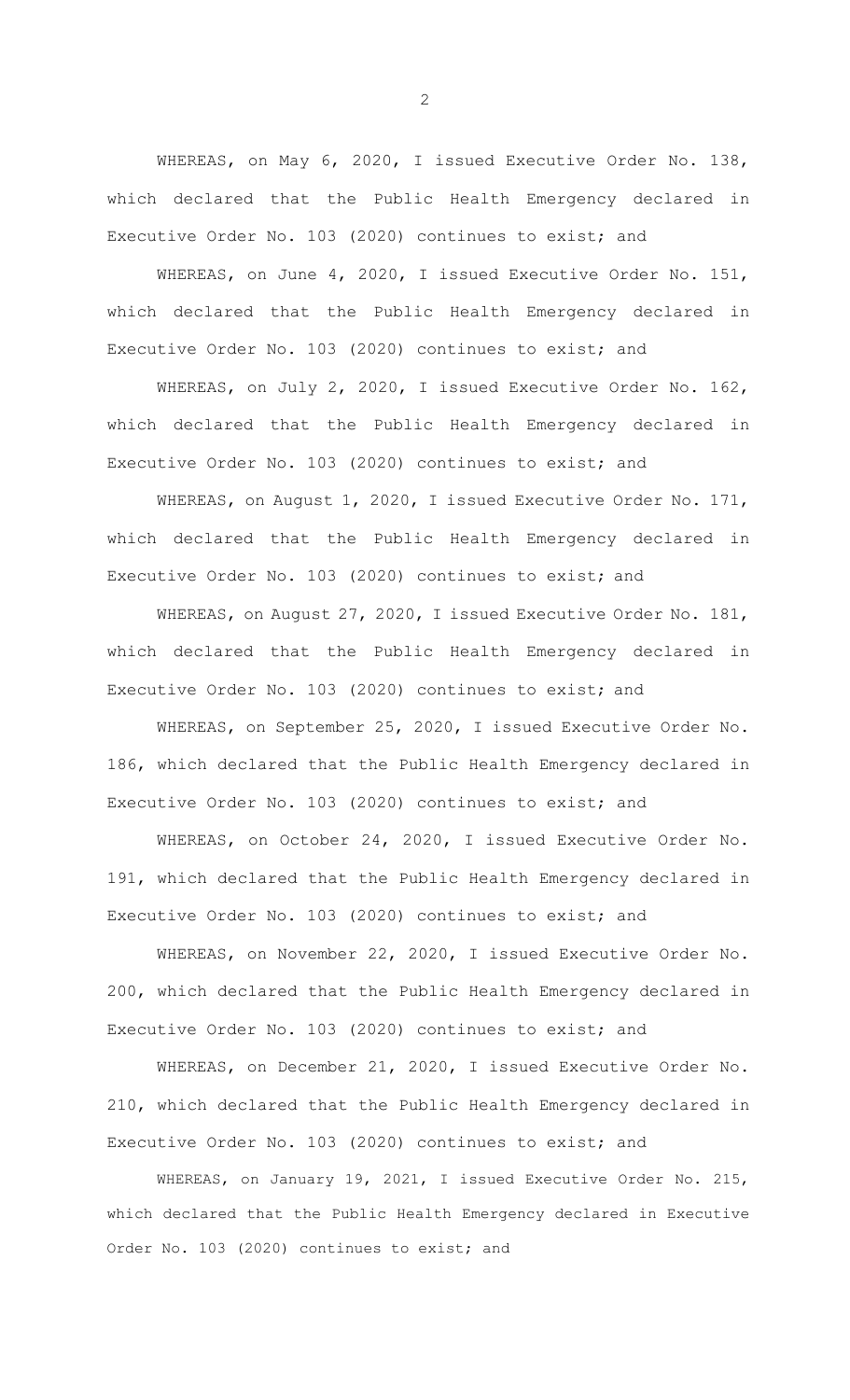WHEREAS, on April 7, 2020, I issued Executive Order No. 119, which declared that the Public Health Emergency declared in Executive Order No. 103 (2020) continues to exist; and

WHEREAS, through Executive Order Nos. 119, 138, 151, 162, 171, 181, 186, 191, 200, and 210 (2020), and No. 215 (2021) I declared that all Executive Orders and Administrative Orders adopted in whole or in part in response to the COVID-19 Public Health Emergency remained in full force and effect; and

WHEREAS, due to the significant emergency measures the State has taken in response to COVID-19, in the summer and fall of 2020 there was a decrease in the rate of reported new cases of COVID-19 in New Jersey, in the total number of individuals being admitted to hospitals for COVID-19, and in the rate of reproduction for COVID-19 infections in New Jersey; and

WHEREAS, given the progress the State had made based on these emergency measures and after consultation with officials from the Department of Health ("DOH"), I announced a multi-stage New Jersey's Road Back Plan (the "Plan") for the methodical and strategic reopening of businesses and activities based on scientific data and metrics concerning the level of disease transmission risk and essential classification; and

WHEREAS, in line with the Plan, the State had been able to relax a number of restrictions, each time tailored to the relative risk the activity presents, and additional restrictions on outdoor and indoor recreational and entertainment businesses were lifted over the past several months; and

WHEREAS, the fact that the spread of COVID-19 had been limited by the State's emergency measures did not in any way suggest that the ongoing Public Health Emergency had dissipated, because absent social distancing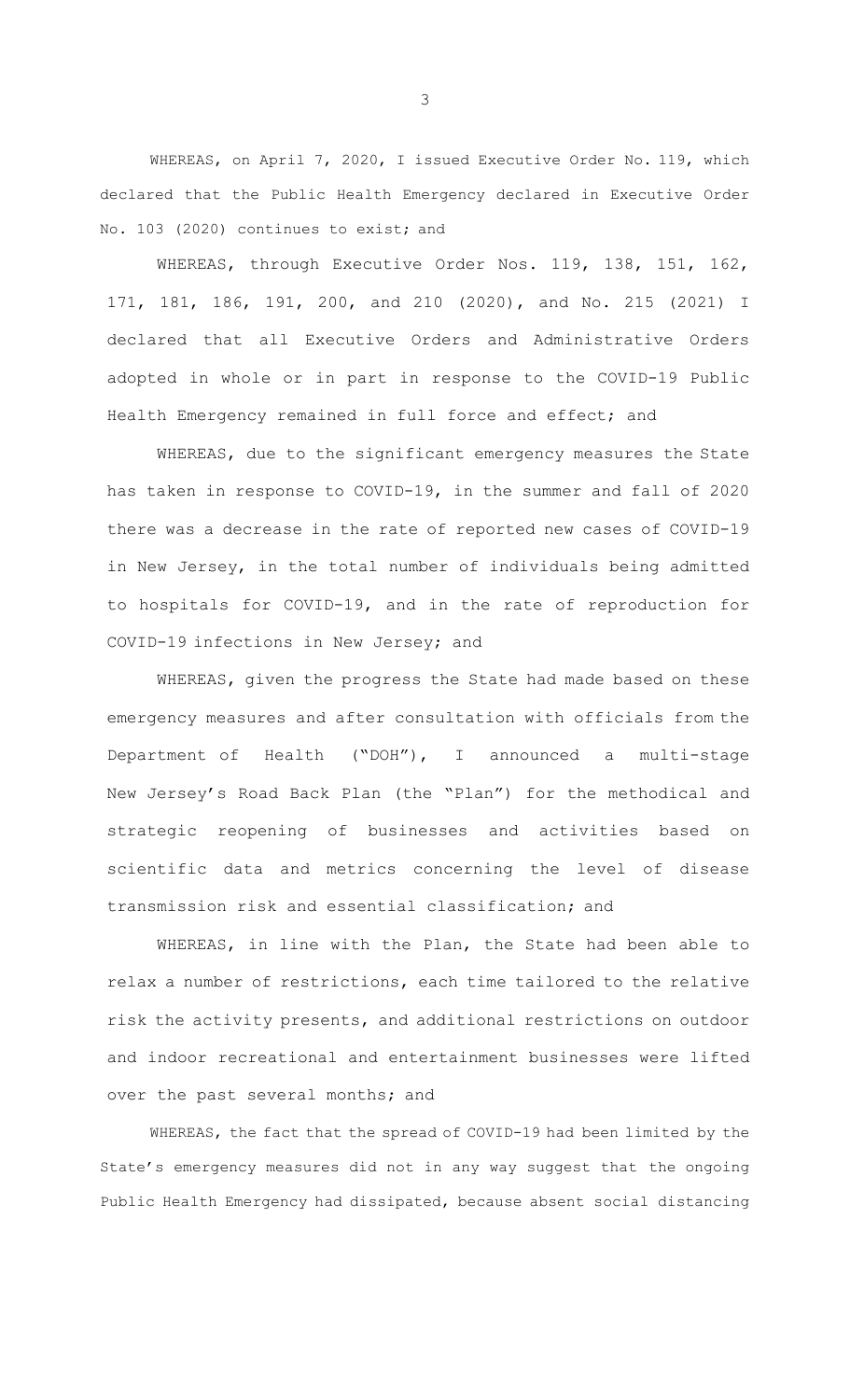measures, public health experts anticipated that the spread of COVID-19 would again significantly increase; and

WHEREAS, since the Public Health Emergency was renewed on January 19, 2021, at which time there were over 432,592 positive cases of COVID-19 in New Jersey, the COVID-19 outbreak has continued to present a public health hazard in New Jersey, in the region, and across the United States; and

WHEREAS, as of January 19, 2021, according to the World Health Organization, there were over 109,068,745 confirmed cases of COVID-19 worldwide, with over 2,409,011 of those cases having resulted in death; and

WHEREAS, as of February 16, 2021, according to the Centers for Disease Control and Prevention (CDC), there were over 27,542,421 confirmed cases of COVID-19 in the United States, with over 485,070 of those cases having resulted in death; and

WHEREAS, as of February 16, 2021, there were over 669,481 positive cases of COVID-19 in New Jersey, with at least 20,251 of those cases having resulted in death; and

WHEREAS, there have been positive cases of COVID-19 in every county in New Jersey, and there have been deaths relating to COVID-19 in every county in New Jersey; and

WHEREAS, the rate of reported new cases across all counties has remained high, demonstrating the need for many of the State's current measures to remain in place, both to reduce additional new infections and to save lives; and

WHEREAS, in the past eleven months, we have gained critical knowledge regarding COVID-19, including a better understanding of the risks associated with certain activities, the activities that are most conducive to spread of the virus, and the safeguards that can be implemented to mitigate those risks; and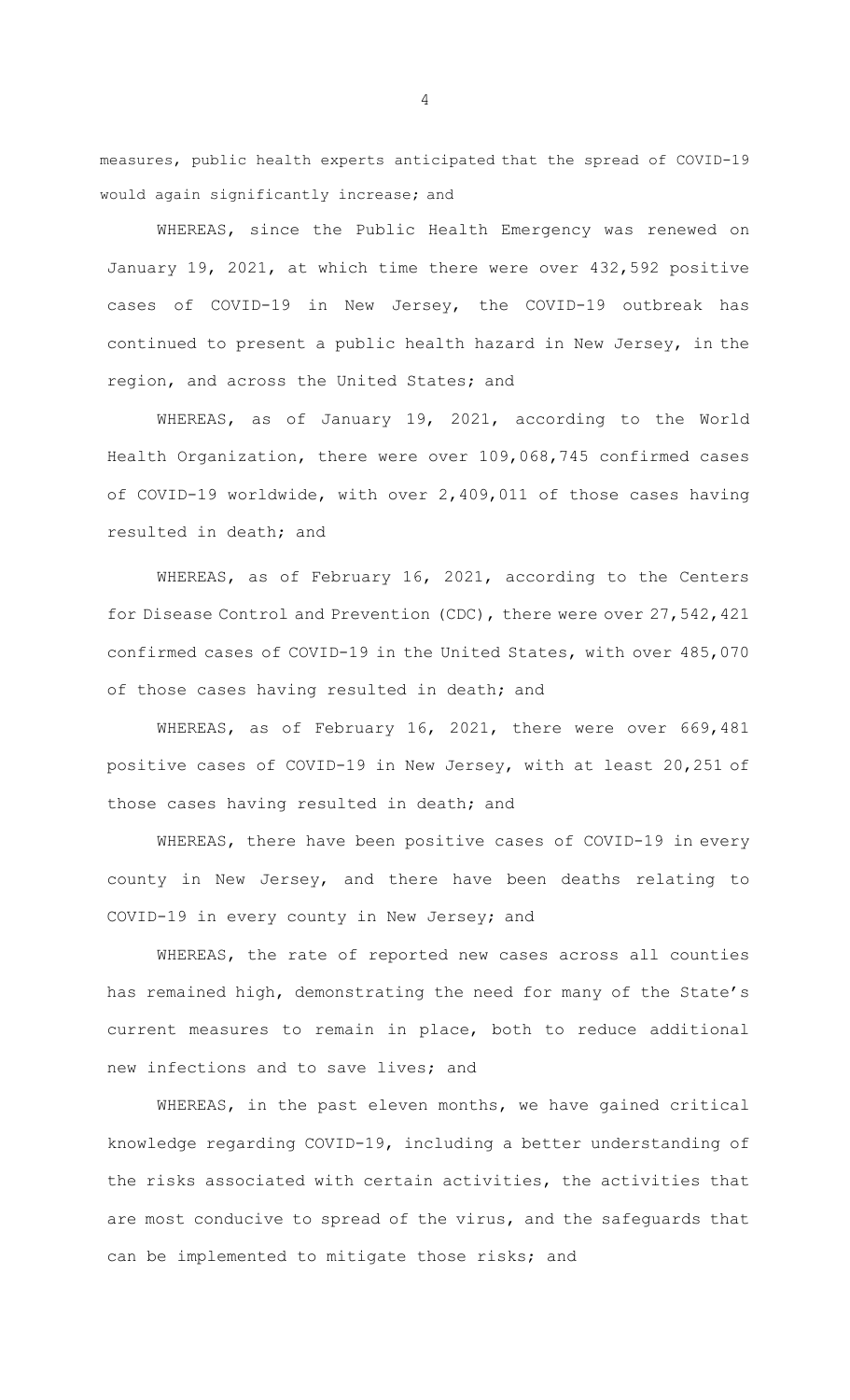WHEREAS, this information, together with expanded access to testing, personal protective equipment, and other materials necessary to protect individuals from spread of the virus, as well as the ongoing COVID-19 Vaccination Plan, allows for certain activities to continue subject to more limited restrictions; and

WHEREAS, the statewide rate of transmission and the number of new hospital admissions, current hospitalized patients, ventilators in use, and patients in intensive care have all decreased over the past few weeks; and

WHEREAS, given the decrease in these key statistics, the State can take cautious, incremental steps to lift certain restrictions that were designed to limit person-to-person contact; and

WHEREAS, even with these improvements and the rapid expansion of the State's capacity to vaccinate large numbers of individuals each day, it is still necessary to maintain strict mitigation protocols to ensure spread is limited while dissemination of the vaccine continues; and

WHEREAS, the renewal of the declaration of the ongoing Public Health Emergency is necessary to allow the State to continue with the Plan to allow for the methodical and strategic reopening of the State, consistent with the State's authority under the EHPA; and

WHEREAS, the renewal of the declaration of the ongoing Public Health Emergency is also necessary to ensure that the State can swiftly respond to take all appropriate actions should the rate of reported new cases of COVID-19 in New Jersey, number of individuals being admitted to hospitals for COVID-19, or rate of reproduction for COVID-19 infections in New Jersey again increase, as we have seen in numerous states across the country; and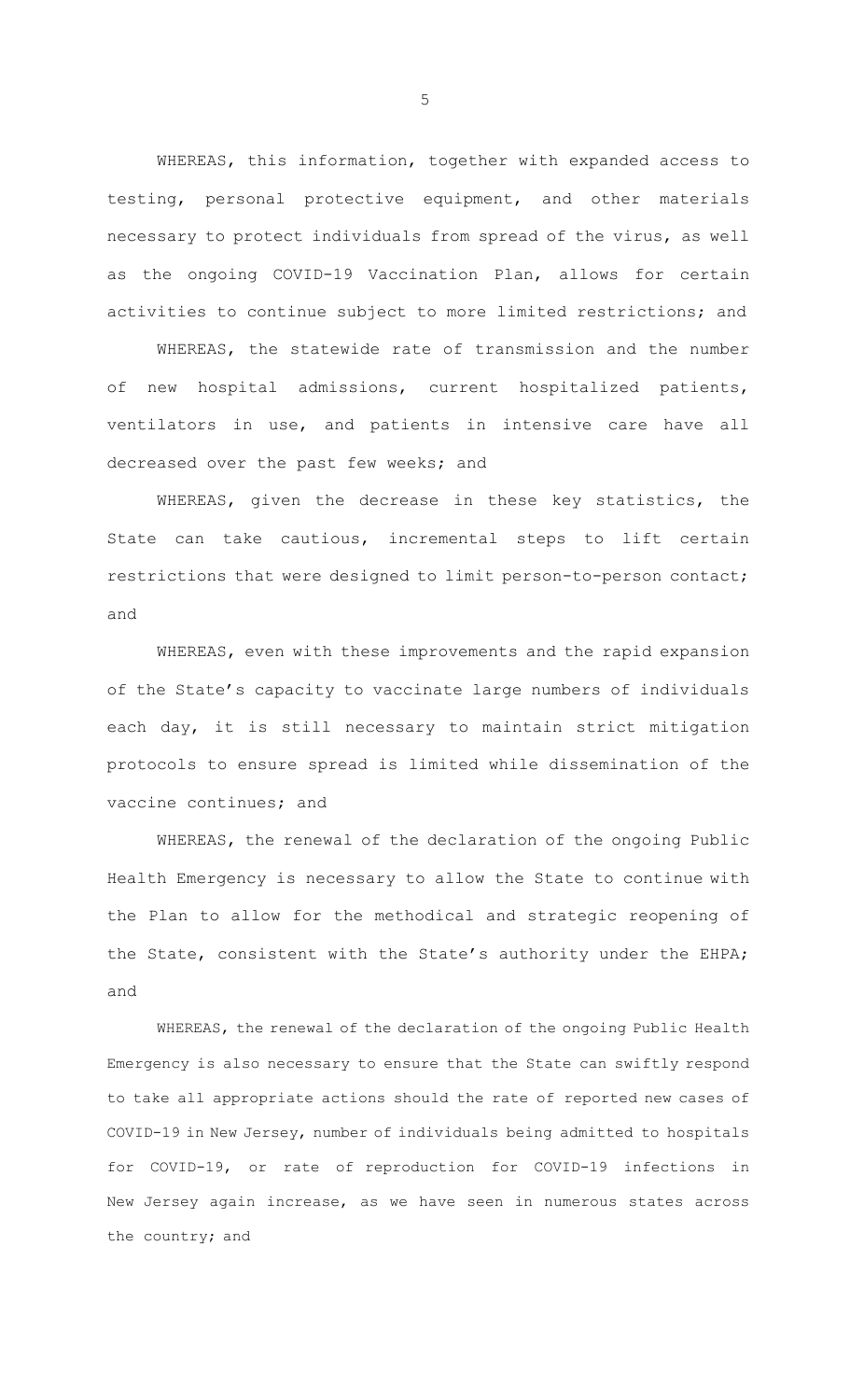WHEREAS, the spread of COVID-19 has greatly strained the resources and capabilities of county and municipal governments, including public health agencies, that provide essential services for containing and mitigating the spread of contagious diseases, and the situation is too large in scope to be handled entirely by the normal county and municipal operating services; and

WHEREAS, the facts as set forth above and in consultation with the Commissioner of DOH confirm that the spread of COVID-19 in New Jersey constitutes an ongoing public health hazard that threatens and presently endangers the health, safety, and welfare of the residents of one or more municipalities or counties of the State, and it is necessary and appropriate to take action against this public health hazard to protect and maintain the health, safety, and welfare of New Jersey residents and visitors; and

WHEREAS, the facts as set forth above and in consultation with the Commissioner of DOH confirm that there exists a Public Health Emergency in the State; and

WHEREAS, the Constitution and statutes of the State of New Jersey, particularly the provisions of N.J.S.A. 26:13-1 et seq., N.J.S.A. App. A: 9-33 et seq., N.J.S.A. 38A:3-6.1, and N.J.S.A. 38A:2-4 and all amendments and supplements thereto, confer upon the Governor of the State of New Jersey certain emergency powers, which I have invoked;

NOW, THEREFORE, I, PHILIP D. MURPHY, Governor of the State of New Jersey, by virtue of the authority vested in me by the Constitution and by the Statutes of this State, do hereby DECLARE and PROCLAIM that the Public Health Emergency declared in Executive Order No. 103 (2020) pursuant to the EHPA, N.J.S.A. 26:13-1, et seq., continues to exist throughout the State of New Jersey,